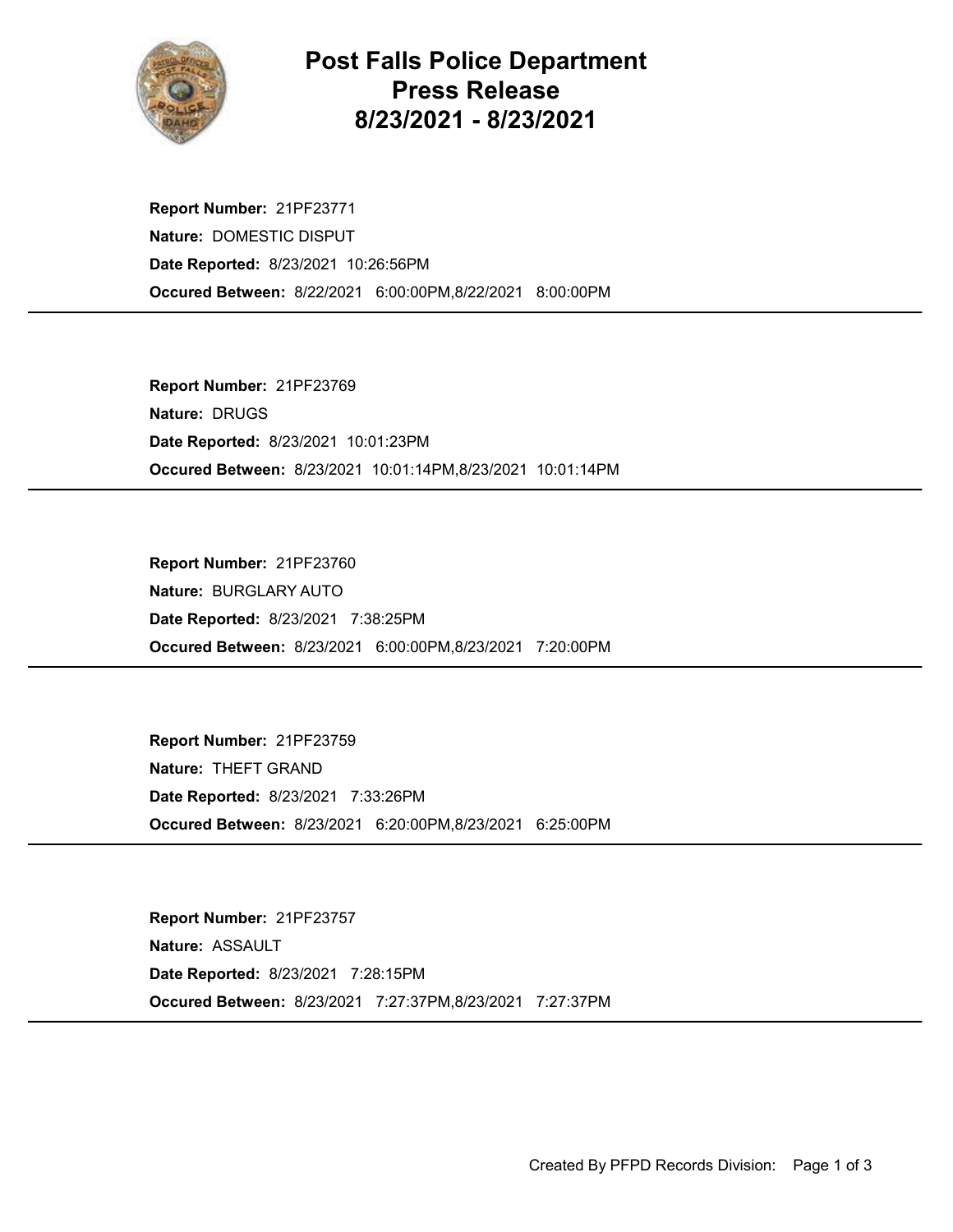Occured Between: 8/23/2021 4:32:31PM,8/23/2021 4:32:31PM Report Number: 21PF23738 Nature: ANIMAL CONTAIN Date Reported: 8/23/2021 4:34:29PM

Occured Between: 5/22/2021 3:09:00PM,8/23/2021 1:24:19PM Report Number: 21PF23712 Nature: SHOPLIFTER Date Reported: 8/23/2021 1:25:47PM

Occured Between: 8/2/2021 12:57:36PM,8/23/2021 12:57:36PM Report Number: 21PF23704 Nature: MAL INJURY Date Reported: 8/23/2021 12:57:46PM

Occured Between: 8/22/2021 12:48:00PM,8/23/2021 12:48:00PM Report Number: 21PF23702 Nature: MAL INJURY Date Reported: 8/23/2021 12:50:26PM

Occured Between: 8/23/2021 12:21:51PM,8/23/2021 12:21:51PM Report Number: 21PF23699 Nature: RUNAWAY JUVENIL Date Reported: 8/23/2021 12:24:26PM

Occured Between: 8/21/2021 6:00:00PM,8/23/2021 10:35:40AM Report Number: 21PF23684 Nature: THEFT Date Reported: 8/23/2021 10:38:59AM